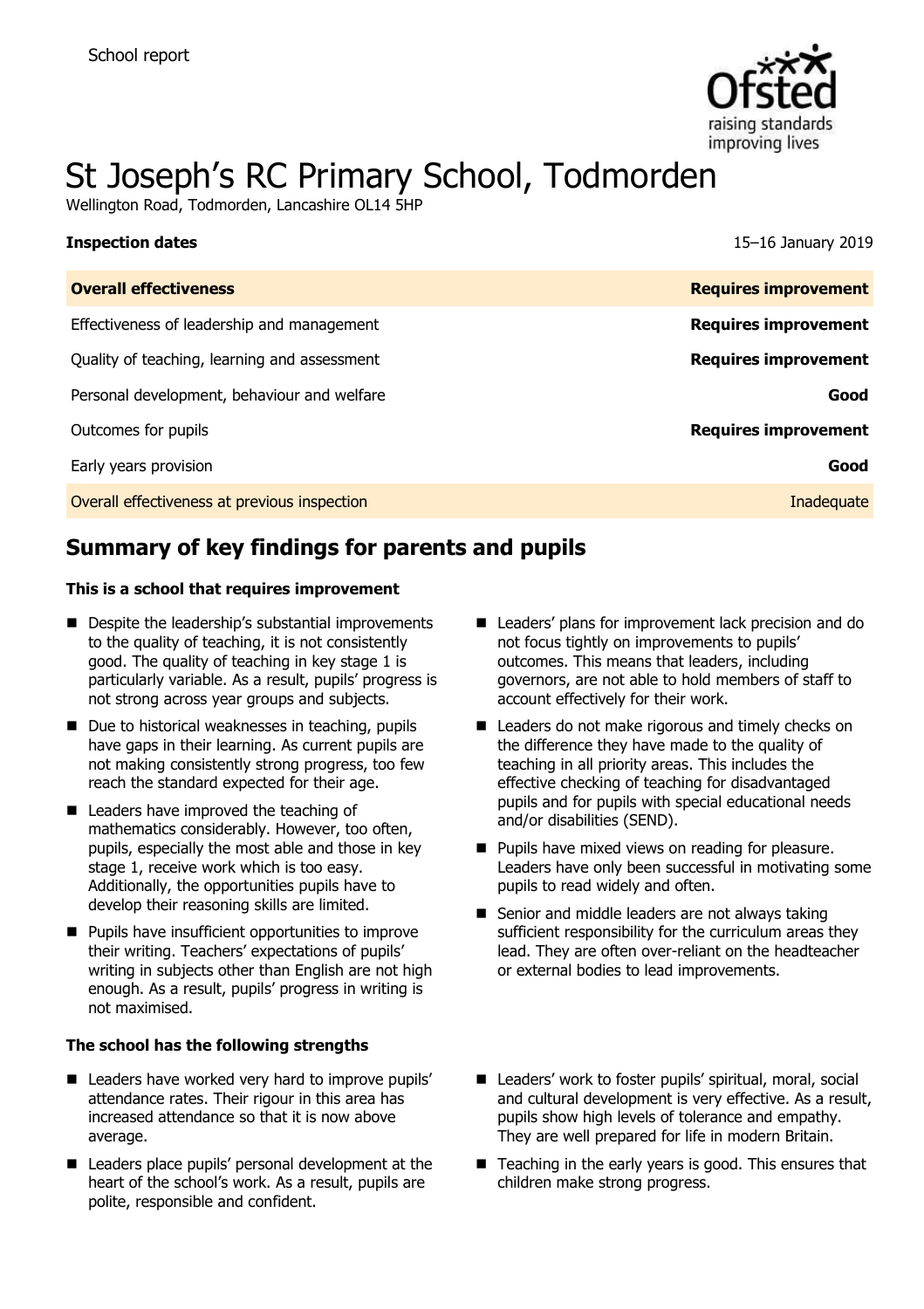

# **Full report**

### **What does the school need to do to improve further?**

- Improve the quality of teaching, learning and assessment so that it is consistently good or better, and improve pupils' outcomes in reading, writing and mathematics by:
	- improving the quality of teaching, particularly, in key stage 1
	- ensuring an appropriate level of challenge for pupils, especially the most able and those in key stage 1, in mathematics
	- providing frequent opportunities for pupils to develop their reasoning skills in mathematics
	- enabling pupils to improve their writing
	- teachers having consistently high expectations of pupils' writing in all subjects
	- ensuring that reading comprehension activities are appropriately matched to pupils' needs
	- developing pupils' motivation to read more widely and frequently
	- improving the quality of teaching for pupils with SEND.
- Improve the effectiveness of leadership and management by ensuring that:
	- all teaching is consistently good or better
	- leaders' improvement plans are focused tightly on improving pupils' outcomes
	- governors and senior leaders hold staff to account effectively for their work to improve the quality of teaching and pupils' outcomes
	- senior and middle leaders receive further professional development to enable them to take responsibility for improvements in teaching, learning and assessment in the curriculum areas they lead
	- leaders, including middle leaders, make rigorous and regular checks on, and evaluation of, the difference they have made to the quality of teaching and pupils' outcomes, including for disadvantaged pupils and pupils with SEND.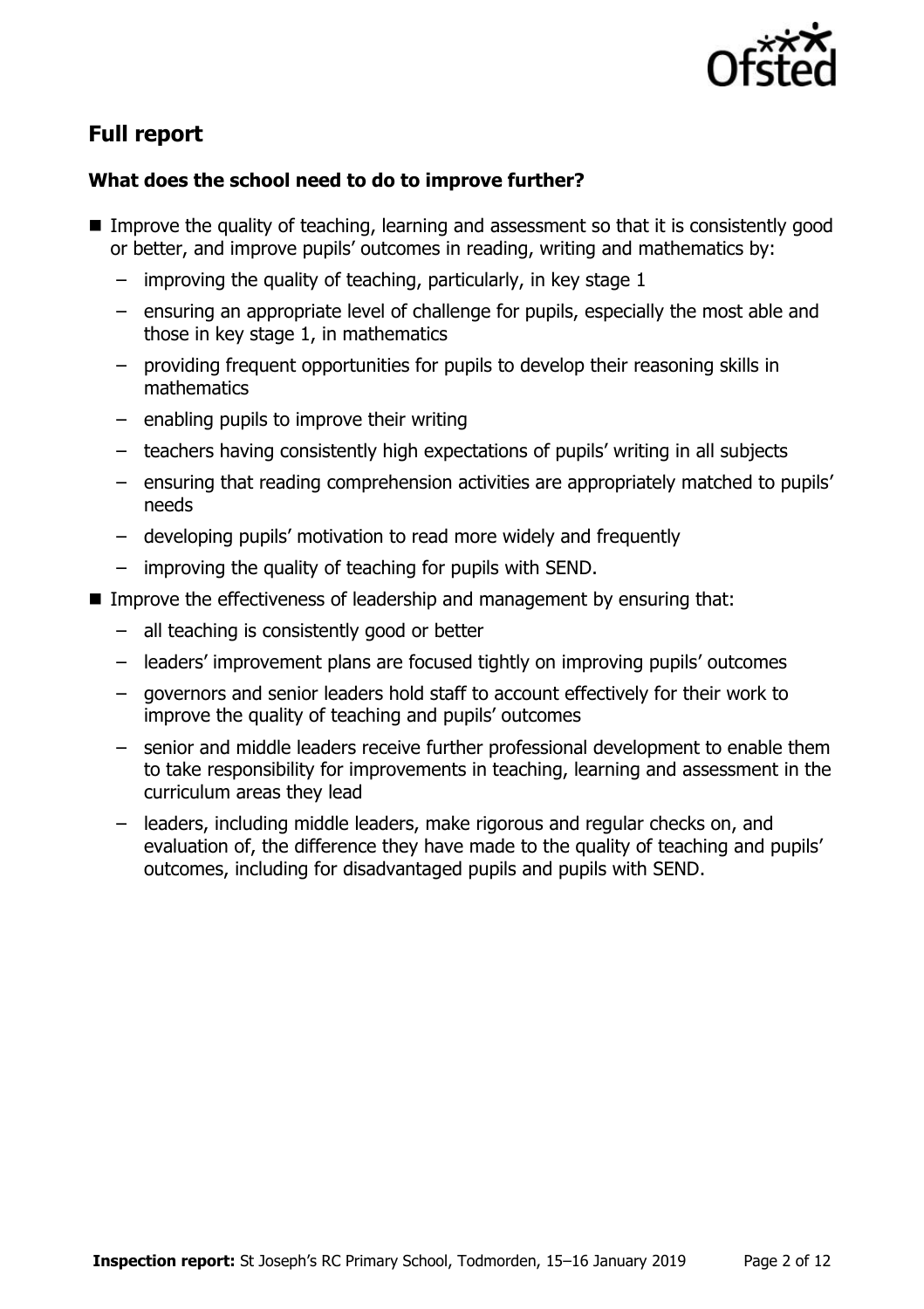# **Inspection judgements**

#### **Effectiveness of leadership and management Requires improvement**

- A new leadership team and new teachers joined the school in September 2017. They have faced considerable challenges, not least the high turnover of staff which has slowed the school's improvements. Despite this, leaders have been swift in ensuring improvements in a range of areas of the school's work. However, they have not ensured that the quality of teaching and current pupils' outcomes are consistently good.
- Leaders' plans for improvement identify appropriate priorities. However, their plans lack detail about how improvements will be secured. Their plans are not tightly linked to pupils' outcomes. This means that leaders and governors are not able to hold members of staff to account effectively for their work.
- Leaders' checks on the quality of teaching and learning are not rigorous enough. This is the case in a range of priority areas, including in mathematics and reading comprehension. Teachers do not receive quality guidance about how to improve their effectiveness and, therefore, inconsistencies remain. Moreover, leaders cannot evaluate the difference their actions have made or adjust their plans with any accuracy.
- Leaders have introduced systems which have ensured that teachers' assessments of pupils' attainment are accurate. They use this information well to identify pupils who are falling behind. However, teachers do not always use this information effectively to provide activities which represent a suitable level of challenge for pupils, particularly for the most able pupils in mathematics.
- The special educational needs coordinator has considerable expertise and is passionate about improving teaching and learning for pupils with SEND. He has established effective systems which enable the accurate identification of pupils' needs and their barriers to learning. He tracks the progress pupils make regularly. However, leaders do not currently check on the quality of teaching that pupils with SEND receive. Consequently, this is not consistently good.
- Leaders have prioritised improving disadvantaged pupils' outcomes. They have introduced additional teaching sessions which are aimed at building pupils' specific skills. Teaching assistants are beginning to measure the difference these sessions make to the pupils' progress. However, as this approach is in its infancy, leaders cannot be assured that they are maximising disadvantaged pupils' progress.
- Working together with teachers, leaders have recently reorganised the curriculum. They have focused heavily on providing pupils with learning and experiences, such as educational visits, which raise their aspirations. They have ensured that the curriculum is both broad and balanced. However, they have not checked on the quality of teaching and learning in wider curriculum subjects, such as science. As a result, this is variable and some pupils have considerable gaps in their learning.
- Leaders have ensured that the primary physical education (PE) and sport premium funding is spent effectively. Specialist coaches provide high-quality lessons and afterschool clubs for pupils, as well as professional development for members of staff. Leaders have broadened the range of activities on offer for pupils at lunchtimes and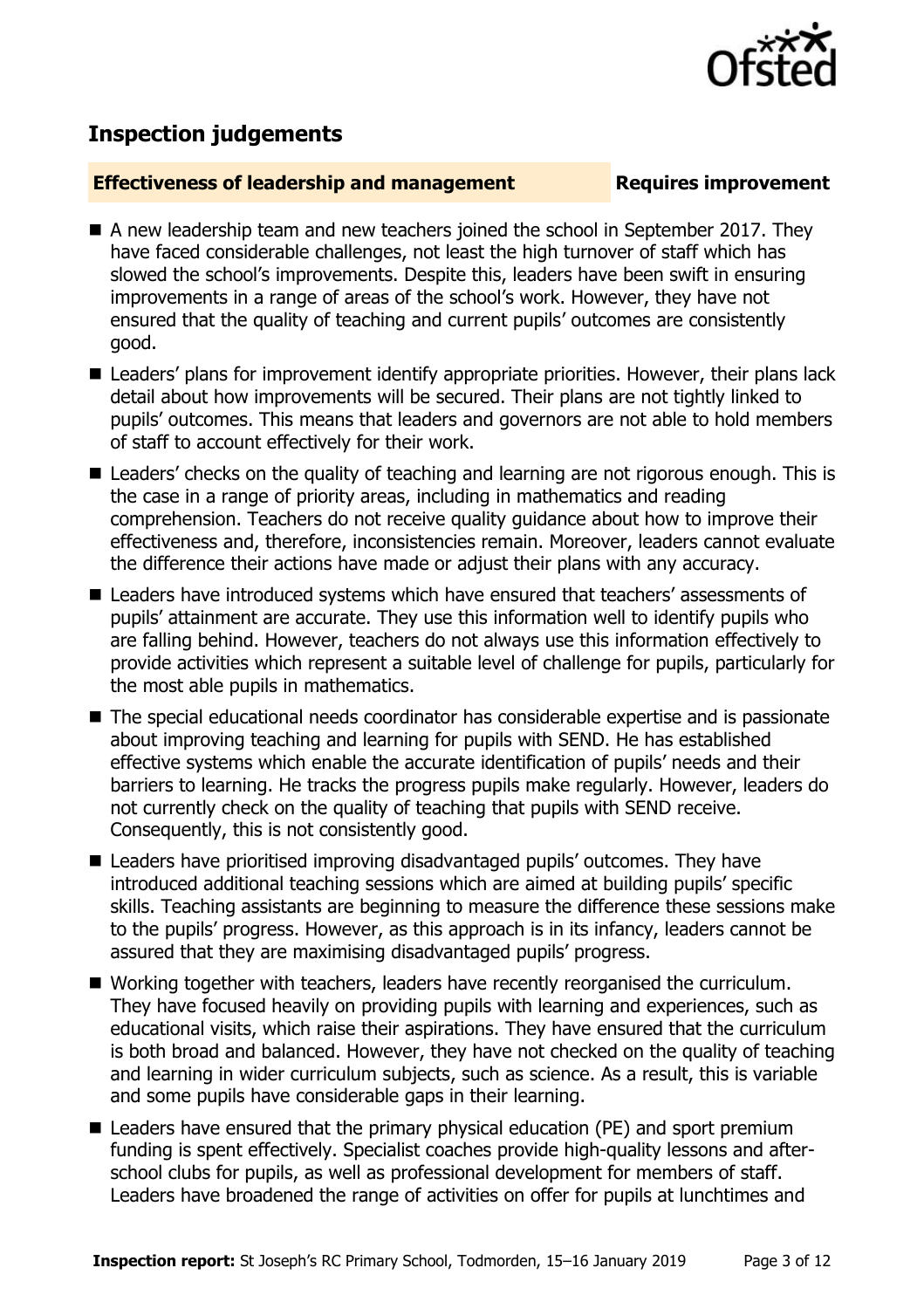

after school. Through this, they have been successful in increasing pupils' participation in sports and physical activities.

- Through building partnerships with a range of bodies, including the diocese, the local authority, a teaching school and other local schools, leaders have put in place an intensive training programme for staff. This has been particularly successful in improving teachers' and teaching assistants' subject knowledge in mathematics. Members of staff appreciate the professional development opportunities available to them and feel very much valued. As a result, they are committed to improving the school's effectiveness.
- Leaders' fostering of pupils' spiritual, moral, cultural and social development is a strength of the school. Pupils have a secure knowledge of people from different cultures, backgrounds and faiths. This supports them effectively in forming tolerant views on different aspects of diversity. Pupils have a wealth of opportunity for spiritual development. For example, pupils in upper key stage 2 are challenged frequently to reflect on themes and issues, such as their compassion for those experiencing poverty.

#### **Governance of the school**

- Governors have developed well their knowledge and expertise in a range of priority areas. They have a clear understanding of their responsibilities and of the school's priorities. Their recruitment of skilled senior leaders and staff has been a crucial factor in improving the school's effectiveness.
- Governors have responded to the external review of governance by ensuring the school's financial stability. They have also developed their understanding of pupils' assessment information. Senior leaders provide governors with clear information about pupils' outcomes and attendance. Governors now use this well to challenge leaders about pupils' achievements.
- Governors have recognised that improving disadvantaged pupils' outcomes is a priority for the school. As a result, they have formed a focus group and are holding leaders to account for their response to the external review of pupil premium spending.

### **Safeguarding**

- The arrangements for safeguarding are effective.
- Leaders have ensured that a culture of safeguarding permeates all of the school's work. Staff are clear about how to keep children safe and are swift in reporting any concerns which may arise.
- Staff with designated responsibility for safeguarding have effective relationships with pupils and families whose circumstances make them vulnerable. Their records in respect of child protection are detailed and organised. They take prompt action to refer concerns to external agencies where appropriate. They are determined and assertive in challenging other agencies where they feel that a pupil's best interests are not being served well.
- **Pupils who spoke to inspectors say they feel safe in the school. They demonstrate a** good awareness of the risks they may face in different contexts, including when online, and they know how to avoid such dangers.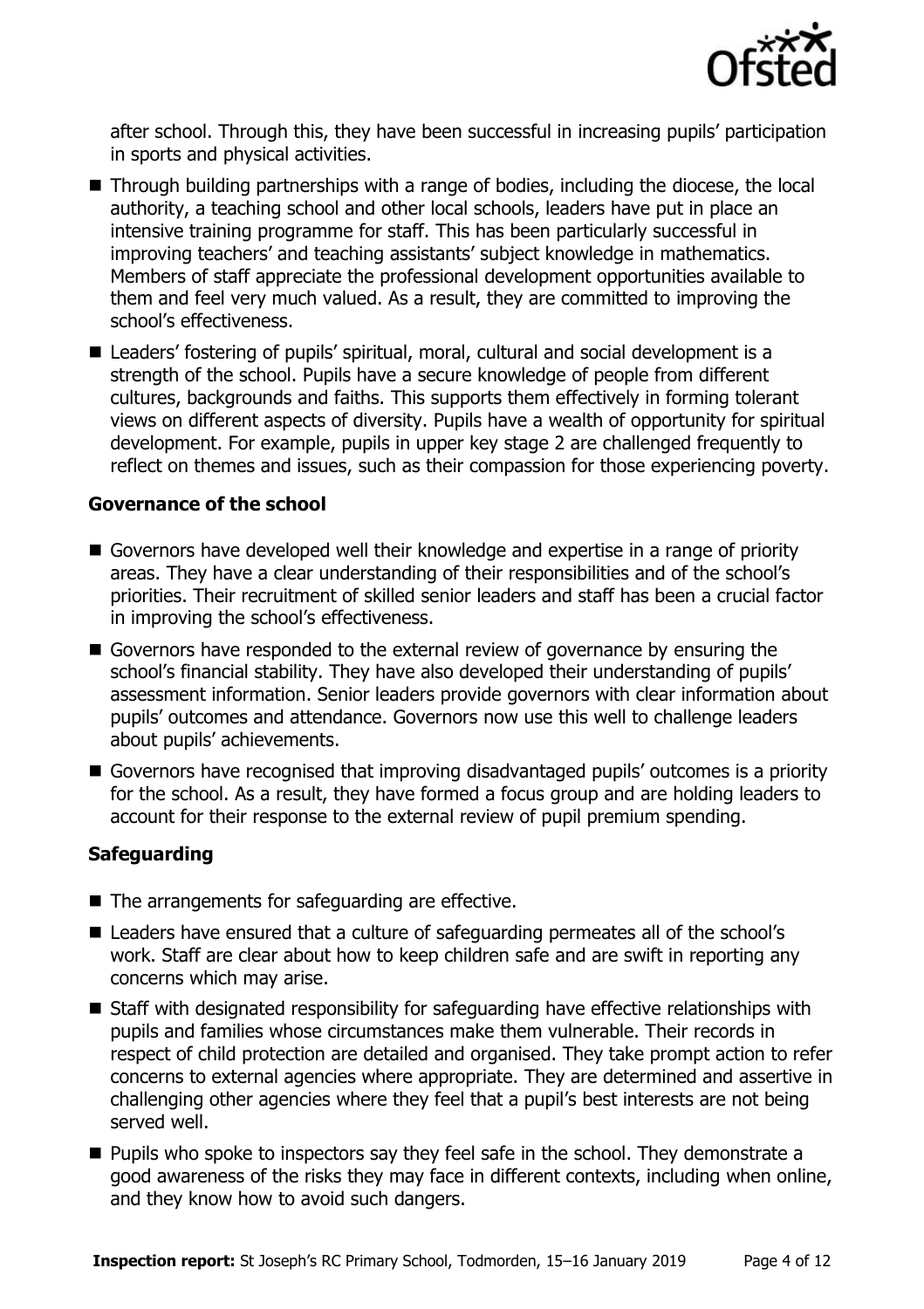

#### **Quality of teaching, learning and assessment Fig. 2.1 Requires improvement**

- Since the last inspection, the quality of teaching has improved considerably but remains variable across year groups and subjects. Examples of strong teaching are now evident. However, too often, particularly in key stage 1, teachers do not ensure that activities present pupils with an appropriate level of challenge.
- In mathematics, pupils' understanding is developed through the use of equipment and illustrative images, such as number lines. They also extend their skills through solving problems which have real-life contexts. However, the level of complexity contained within activities is often insufficient. Additionally, the opportunities pupils have for developing their reasoning skills are limited. Consequently, pupils struggle to explain and justify their mathematical thinking.
- **Pupils' writing books show that they are gaining important writing skills and that they** correct their errors, as directed by teachers. However, when pupils write in other subjects, such as history or science, the quality of their writing is often not maintained. In addition, pupils rarely improve their extended pieces of writing. Pupils', particularly the most able pupils', progress in writing is hindered by these factors.
- **Pupils'** views on reading are mixed. Some pupils are enthusiastic readers. They enjoy being transported to another place in their minds and value the learning which can be achieved through reading. However, some pupils are more reluctant to read and say they only do so when directed. Leaders have not been successful in motivating all pupils to read widely and often. Similarly, leaders have not ensured that the reading comprehension activities that pupils, particularly the most able pupils, receive are suitably challenging in all year groups.
- **Pupils enjoy their learning in wider curriculum subjects, such as art and history. This is** often because teachers design practical activities which develop pupils' subject-specific skills. Pupils are knowledgeable about some of the topics they have studied. However, their books show that, in some year groups, pupils are not consistently productive in their learning. Therefore, pupils have gaps in their learning.
- Too often, pupils with SEND have targets which are too broad. Additionally, for some pupils with SEND, teaching staff are not consistently mindful of their needs. Therefore, teaching is not adapted sufficiently and pupils' progress is hindered.
- Teaching assistants often show a high level of expertise in moving pupils' learning on. They are skilled in supporting individuals and providing additional sessions for small groups of pupils. However, there are times, particularly during whole-class teaching, when the difference they make is not maximised. This variability is linked to the quality of direction they receive from teachers.
- **Pupils are keen to learn and, in most lessons, demonstrate positive attitudes. However,** where activities are not well matched to their needs, their focus drifts. Learning time is also lost when pupils have to wait for the next activity.
- The teaching of phonics has been strengthened and is now effective. Pupils learn new sounds well and show confidence in reading unfamiliar words. Teaching staff have a detailed understanding of any gaps in pupils' phonics knowledge. They use this to provide additional sessions which help pupils who are falling behind to catch up.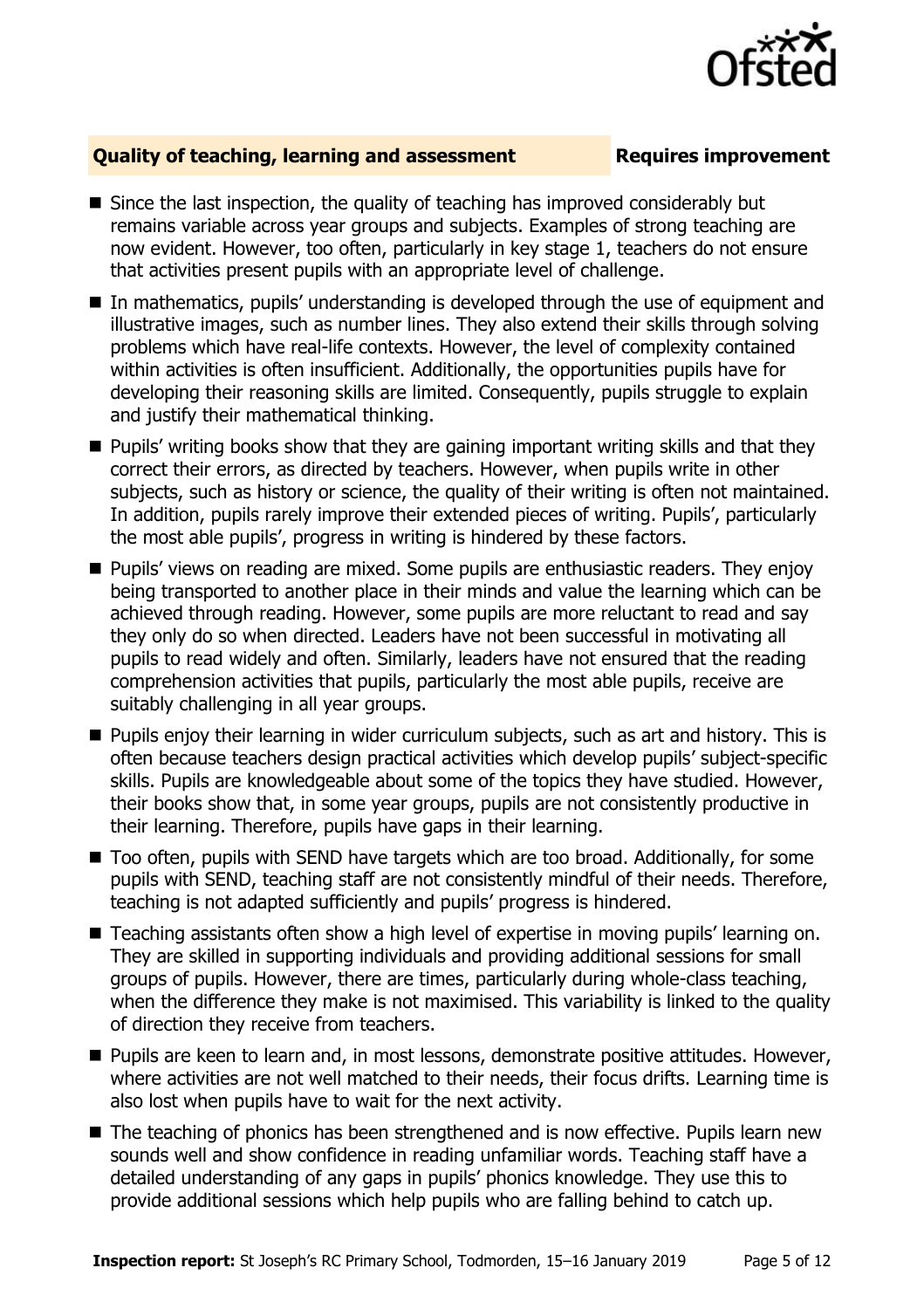

**Pupils speak positively about the homework they receive. They enjoy attending** homework club and engaging in home learning tasks with their families. These contributions are celebrated in assemblies and in displays in the school.

### **Personal development, behaviour and welfare Good**

#### **Personal development and welfare**

- The school's work to promote pupils' personal development and welfare is good. Leaders have established a caring ethos in the school, which pupils reinforce through their kindness to others. Pupils are polite and show maturity in resolving disagreements independently.
- **Pupils relish the opportunities they have to support younger pupils and to lead in** specific areas. For example, pupil chaplains, 'mini vinnies' (pupil chaplains for younger pupils), play leaders, team captains and school council representatives enjoy making a valuable contribution to their school.
- Leaders have placed considerable emphasis on supporting pupils' adoption of healthy lifestyles. They have introduced a number of strategies to encourage pupils to take physical exercise, such as the routine of walking or running a mile every day. Teachers also encourage healthy eating through science lessons and experiments which expose the consequences of poor dietary choices. Many pupils start the day with a healthy breakfast and team games at breakfast club.
- **Pupils develop empathy for others through regular opportunities to raise funds for** chosen charities. Along with pupils' learning through assemblies and lessons, this contributes well to pupils' moral development. Pupils' spiritual and cultural development is also fostered well through the range of musical instruments they learn in peripatetic lessons.
- Teachers use learning in a variety of subjects to support pupils' emotional development and resilience. For example, linked to their learning about Beowulf, Year 6 pupils were able to think deeply about the challenges they may face in the future and how best to overcome them. However, due to the historical weaknesses in teaching, pupils have gaps in their knowledge in wider curriculum subjects, such as history and geography. This means that pupils are not equipped to engage in considered debate and discussion regarding a range of topics.

#### **Behaviour**

- The behaviour of pupils is good. Pupils conduct themselves well and this maintains a calm and orderly atmosphere in the school. Leaders have ensured that instances of poor behaviour have reduced considerably and are now rare.
- Leaders have worked very hard to secure vital improvements to pupils' attendance rates. Pupils recognise the value of their education and are now motivated to attend regularly and on time. Leaders follow up any pupil absences or lateness with rigour. They also provide tailored support for families where appropriate. As a result of their strategic approach, leaders have been successful in reducing rates of absence to below the national averages. Leaders recognise that, despite an improving trend, some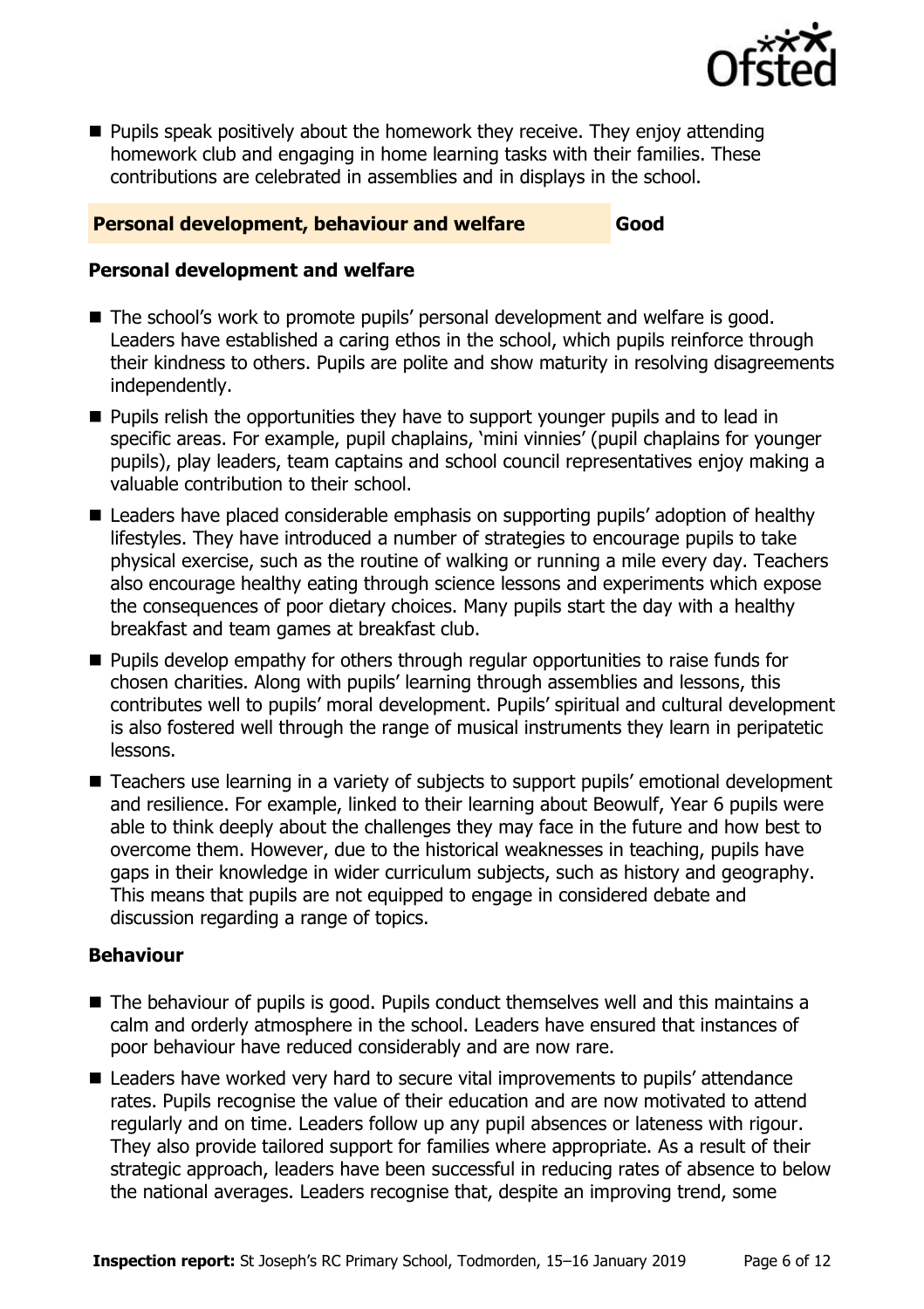

disadvantaged pupils' attendance rates are too low and they have plans in place to tackle this.

■ Instances of bullying and derogatory language are rare. Pupils, parents, carers and staff who made their views known agree that pupils are safe in the school. One pupil reflected the views of many, saying to inspectors, 'Everyone is welcome here.'

#### **Outcomes for pupils Requires improvement**

- Although pupils' outcomes have improved since the last inspection, current pupils are not making consistently strong progress. Teachers have been effective in filling many of the gaps in pupils' learning which were the legacy of historical weaknesses in teaching. However, considerable proportions of pupils across year groups are not working at the standards expected for their age.
- Published outcomes for the end of key stage 2 in 2018 showed improvement in comparison to those in 2017. At the end of Year 6, pupils' attainment in reading was above average for the past two years. In writing, the improvements seen in 2018 ensured that pupils' attainment was broadly average. However, in mathematics, pupils' attainment has been variable over the past three years and was below average in 2018.
- Key stage 1 pupils' attainment in English and mathematics has been below average for the past three years. This leaves approximately half of the pupils entering key stage 2 without the knowledge, understanding and skills they need for the next stage of their education.
- **Progress for pupils with SEND is variable. Some pupils with SEND, particularly those in** key stage 2, make strong progress. However, some pupils' targets lack precision and this hampers their progress.
- As is the case for other pupils in the school, disadvantaged pupils' progress is improving but remains variable. Disadvantaged pupils are often selected for additional teaching sessions. However, leaders' checking of the effectiveness of these sessions is in its infancy. As a result, disadvantaged pupils rarely make enough progress to catch up with other pupils nationally.
- **Following improvements implemented by leaders, the teaching of phonics now** supports pupils to develop early reading skills well. Pupils, including lower-attaining pupils, show confidence in decoding unfamiliar words. As a result, the proportion of pupils who reached the expected standard in the Year 1 phonics screening check rose in 2018 and was above average.

### **Early years provision Good Good**

- Leaders have strengthened the quality of teaching in the early years and this is now effective. Adults gather detailed information about each child's achievements and interests. They use this to design activities which are well matched to children's needs. As a result, children make strong progress.
- A considerable proportion of children enter the Nursery class with skills and knowledge below those typical for their age. The strong progress children now make in the early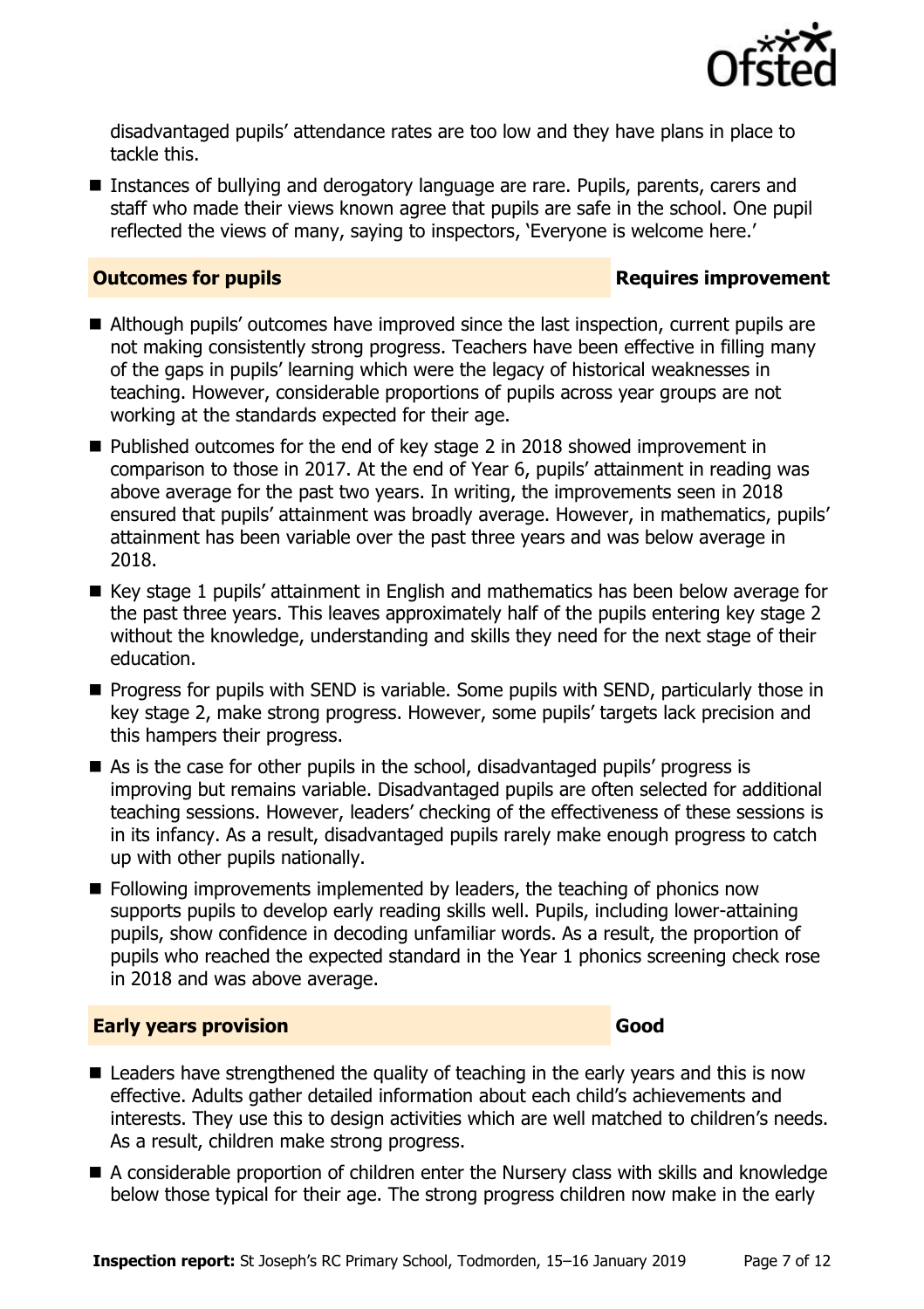

years means that the proportion reaching a good level of development by the end of Reception, is in line with the national average.

- The early years leaders have identified priorities for improvement and have acted swiftly to address these areas. The early years teacher has been particularly successful in coaching other adults within the setting to improve their practice. Adults now show a high level of skill in knowing when and how to move children's learning on and when to step back to foster their independence. Adults' questioning is effective in stimulating talk from children and in encouraging them to solve their own problems.
- Children find the activities on offer enticing and, because of this, they remain focused for extended periods. The activities in the outdoor learning area are particularly appealing: despite wet and cold weather conditions during the inspection, large numbers of children chose to learn outside. Many children were drawn to the largescale water activities, where they enjoyed working together to create their own waterflow system.
- In both the indoor and outdoor environments, children consolidate and extend their skills in phonics, writing and mathematics. Adults design activities well so that children can develop a range of skills through one task. However, there is little to encourage children to develop a passion for books in the activities they choose independently.
- Adults have built trusting relationships with children and their families. They have established a nurturing atmosphere, in which children are well looked after. Staff complement this with clear routines and high expectations of the children's behaviour. As a result, children cooperate well with each other and their behaviour is good. They become confident learners and are well prepared for key stage 1.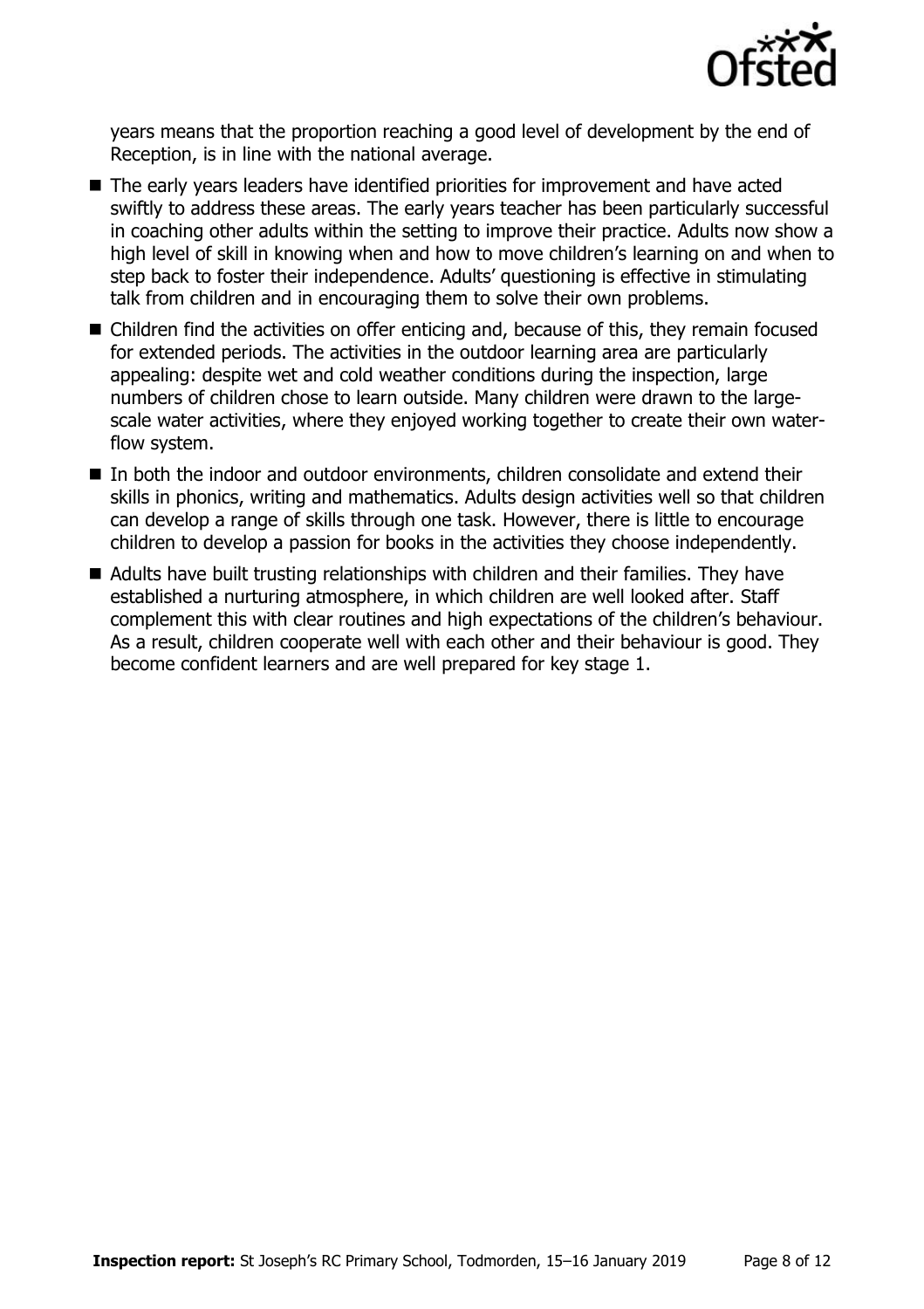

# **School details**

| Unique reference number | 107560     |
|-------------------------|------------|
| Local authority         | Calderdale |
| Inspection number       | 10059012   |

This inspection of the school was carried out under section 5 of the Education Act 2005.

| Type of school                      | Primary                               |
|-------------------------------------|---------------------------------------|
| School category                     | Voluntary aided                       |
| Age range of pupils                 | 3 to 11                               |
| <b>Gender of pupils</b>             | Mixed                                 |
| Number of pupils on the school roll | 147                                   |
| Appropriate authority               | The governing body                    |
| Chair                               | Jim Livesey                           |
| <b>Headteacher</b>                  | Elizabeth Lloyd                       |
| Telephone number                    | 01706 812 948                         |
| Website                             | www.st-josephs-tod.org.uk             |
| <b>Email address</b>                | head@st-josephs-tod.calderdale.sch.uk |
| Date of previous inspection         | 5-6 October 2016                      |

### **Information about this school**

- St Joseph's RC Primary School, Todmorden, is smaller than the average-sized primary school. The school has a nursery with full-time places for children from the age of three.
- The school is designated as having a Roman Catholic character and is a part of the Diocese of Salford. The last section 48 inspection took place in 2014.
- The school has received support from the Trinity Teaching School Alliance.
- The proportion of disadvantaged pupils is almost double the national average.
- Approximately a fifth of pupils speak English as an additional language. This is in line with the national average.
- The proportion of pupils with SEND is average and the proportion with an education, health and care plan is below average.
- Approximately three quarters of pupils are of White British heritage. Pupils also come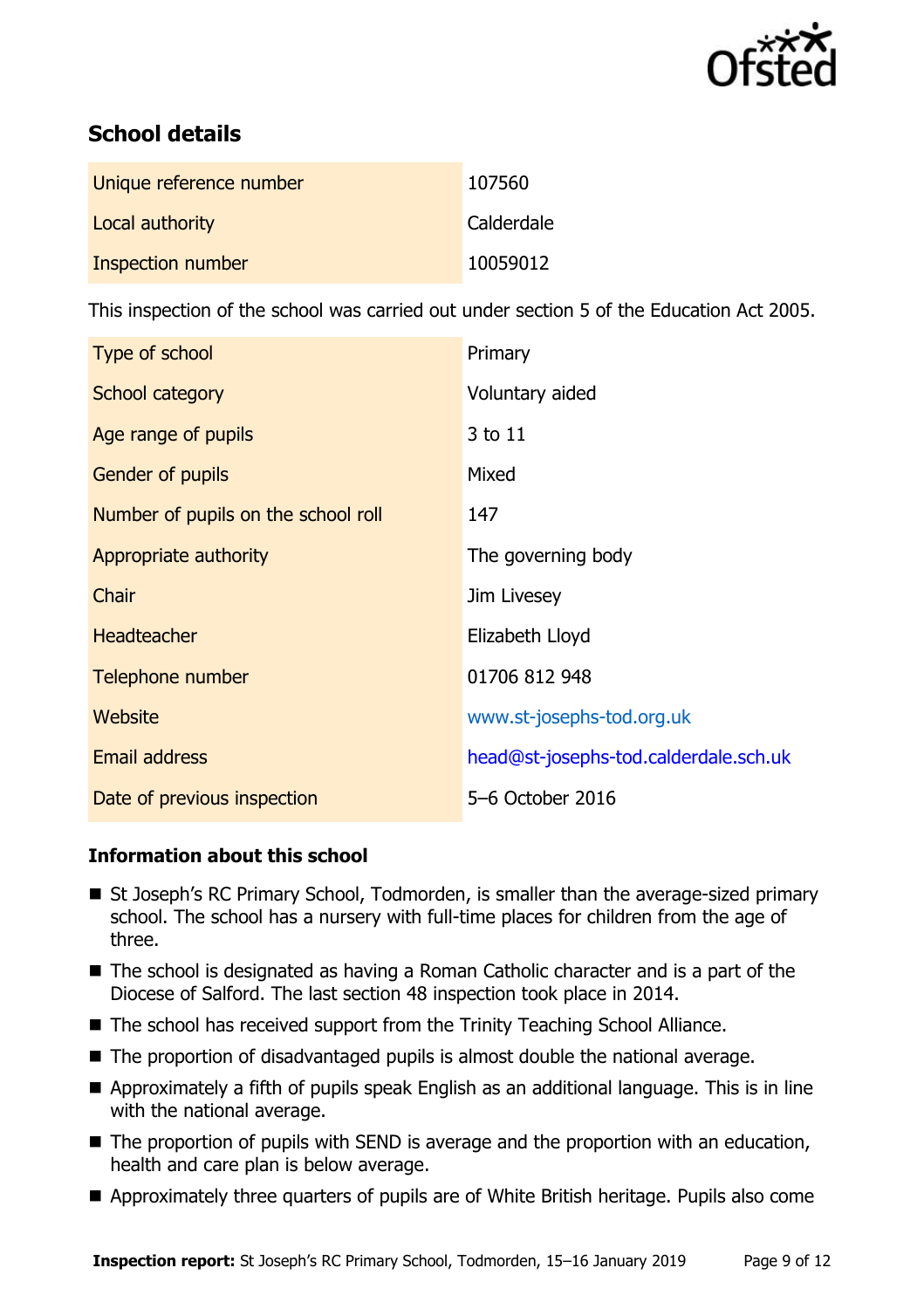

from six other ethnic groups, including Asian or Asian British Pakistani and Asian or Asian British Bangladeshi.

■ The school runs a breakfast club for pupils.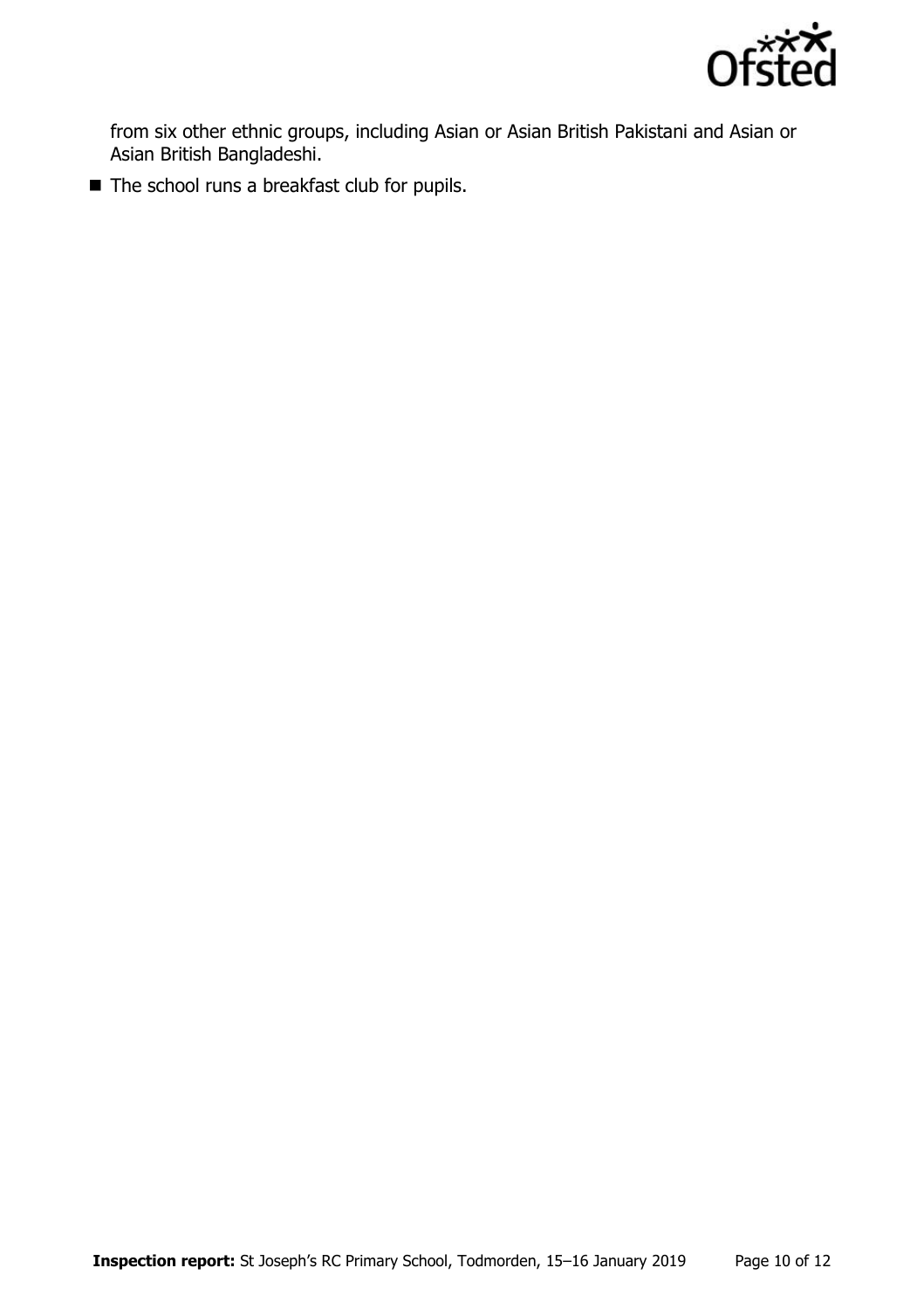

## **Information about this inspection**

- Inspectors observed learning in a range of subjects in all classes across the school. Some of these observations were carried out jointly with leaders.
- Inspectors looked at pupils' work, listened to them read and spoke to them about their learning. They observed pupils' behaviour in lessons and around the school, including at playtimes and lunchtimes. They gathered pupils' views about the school through formal and informal discussions. They also considered the four responses to Ofsted's pupil survey.
- Inspectors met with senior and middle leaders, a group of governors, a group of staff and representatives of the diocese and the local authority. They also took account of the 17 responses to Ofsted's staff survey.
- Inspectors scrutinised a range of documentation, including the school's self-evaluation and improvement plans, minutes of governing body meetings, safeguarding documents and monitoring records of the quality of teaching and learning. Inspectors also evaluated information relating to pupils' outcomes, behaviour and attendance.
- **Inspectors gathered the opinions of parents at the start of the school day. They also** took account of the views of 25 parents who responded to Ofsted's online questionnaire, Parent View, and the four free-text responses.

#### **Inspection team**

Karine Hendley, lead inspector **Her Majesty's Inspector Louise Greatrex Construction Construction Construction Construction Construction Construction Construction Construction Construction Construction Construction Construction Construction Construction Construction Constructi**